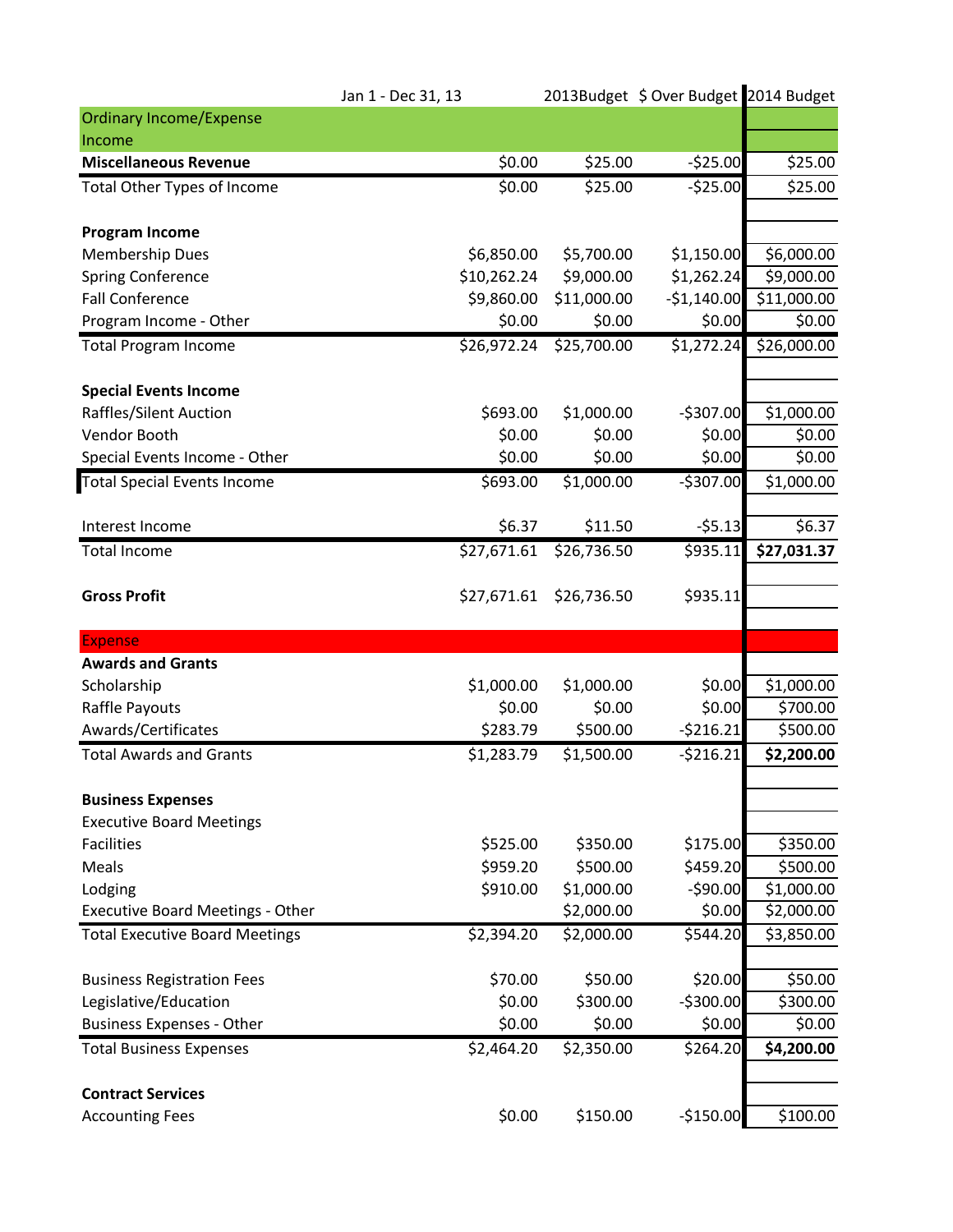| <b>Fundraising Fees</b>               | \$32.35    | \$0.00     | \$32.35      | \$0.00     |
|---------------------------------------|------------|------------|--------------|------------|
| <b>Outside Contract Services</b>      | \$0.00     | \$0.00     |              | \$0.00     |
| <b>Contract Services - Other</b>      | \$0.00     | \$0.00     |              | \$0.00     |
| <b>Total Contract Services</b>        | \$32.35    | \$150.00   | $-$117.65$   | \$100.00   |
| <b>Facilities and Equipment</b>       |            |            |              |            |
| Depr and Amort - Allowable            | \$0.00     | \$0.00     | \$0.00       | \$0.00     |
| <b>Donated Facilities</b>             | \$0.00     | \$0.00     | \$0.00       | \$0.00     |
| <b>Equip Rental and Maintenance</b>   | \$0.00     | \$0.00     | \$0.00       | \$0.00     |
| Equipment                             | \$57.99    | \$0.00     | \$0.00       | \$0.00     |
| Facilities and Equipment - Other      | \$0.00     | \$0.00     | \$0.00       | \$0.00     |
| <b>Total Facilities and Equipment</b> | \$57.99    | \$0.00     | \$57.99      | \$0.00     |
| <b>Operations</b>                     |            |            |              |            |
| Books, Subscriptions, Reference       | \$0.00     | \$0.00     | \$0.00       | \$0.00     |
| Postage, Mailing Service              | \$28.60    | \$50.00    | $-521.40$    | \$50.00    |
| <b>Printing and Copying</b>           | \$0.00     | \$75.00    | $-575.00$    | \$25.00    |
| <b>Supplies</b>                       | \$332.01   | \$300.00   | \$32.01      | \$350.00   |
| Telephone, Telecommunications         | \$0.00     | \$0.00     | \$0.00       | \$0.00     |
| Web Page                              | \$126.00   | \$140.00   | $-$14.00$    | \$140.00   |
| Operations - Other                    | \$0.00     | \$0.00     | \$0.00       | \$0.00     |
| <b>Total Operations</b>               | \$486.61   | \$565.00   | $-578.39$    | \$565.00   |
| Other Types of Expenses               |            |            |              |            |
| Insurance - Liability, D and O        | \$292.00   | \$250.00   | \$42.00      | \$325.00   |
| <b>Memberships and Dues</b>           | \$0.00     | \$0.00     | \$0.00       | \$0.00     |
| <b>Other Costs</b>                    | \$0.00     | \$150.00   | $-$150.00$   | \$150.00   |
| Other Types of Expenses - Other       | \$0.00     | \$0.00     | \$0.00       | \$0.00     |
| <b>Total Other Types of Expenses</b>  | \$292.00   | \$400.00   | $-$108.00$   | \$475.00   |
| <b>Payroll Expenses</b>               |            |            |              |            |
| Secretary/Treasurer                   | \$2,000.00 | \$2,000.00 | \$0.00       | \$2,000.00 |
| Web Page Coordinator/Newsletter       | \$2,000.00 | \$2,000.00 | \$0.00       | \$2,000.00 |
| Conference Coordinator                | \$2,000.00 | \$2,000.00 | \$0.00       | \$2,000.00 |
| Payroll Expenses - Other              | \$0.00     | \$0.00     | \$0.00       | \$0.00     |
| <b>Total Payroll Expenses</b>         | \$6,000.00 | \$6,000.00 | \$0.00       | \$6,000.00 |
| <b>Conferences</b>                    |            |            |              |            |
| <b>Spring Conference</b>              |            |            |              |            |
| Entertainment                         | \$0.00     | \$0.00     | \$0.00       | \$0.00     |
| Meals                                 | \$4,527.88 | \$5,000.00 | $-5472.12$   | \$5,000.00 |
| Spring Conference - Other             | \$1,145.99 | \$2,000.00 | $-$854.01$   | \$2,000.00 |
| <b>Total Spring Conference</b>        | \$5,673.87 | \$7,000.00 | $-51,326.13$ | \$7,000.00 |
| <b>Fall Conferences</b>               |            |            |              |            |
| Entertainment                         | \$675.00   | \$0.00     | \$0.00       | \$0.00     |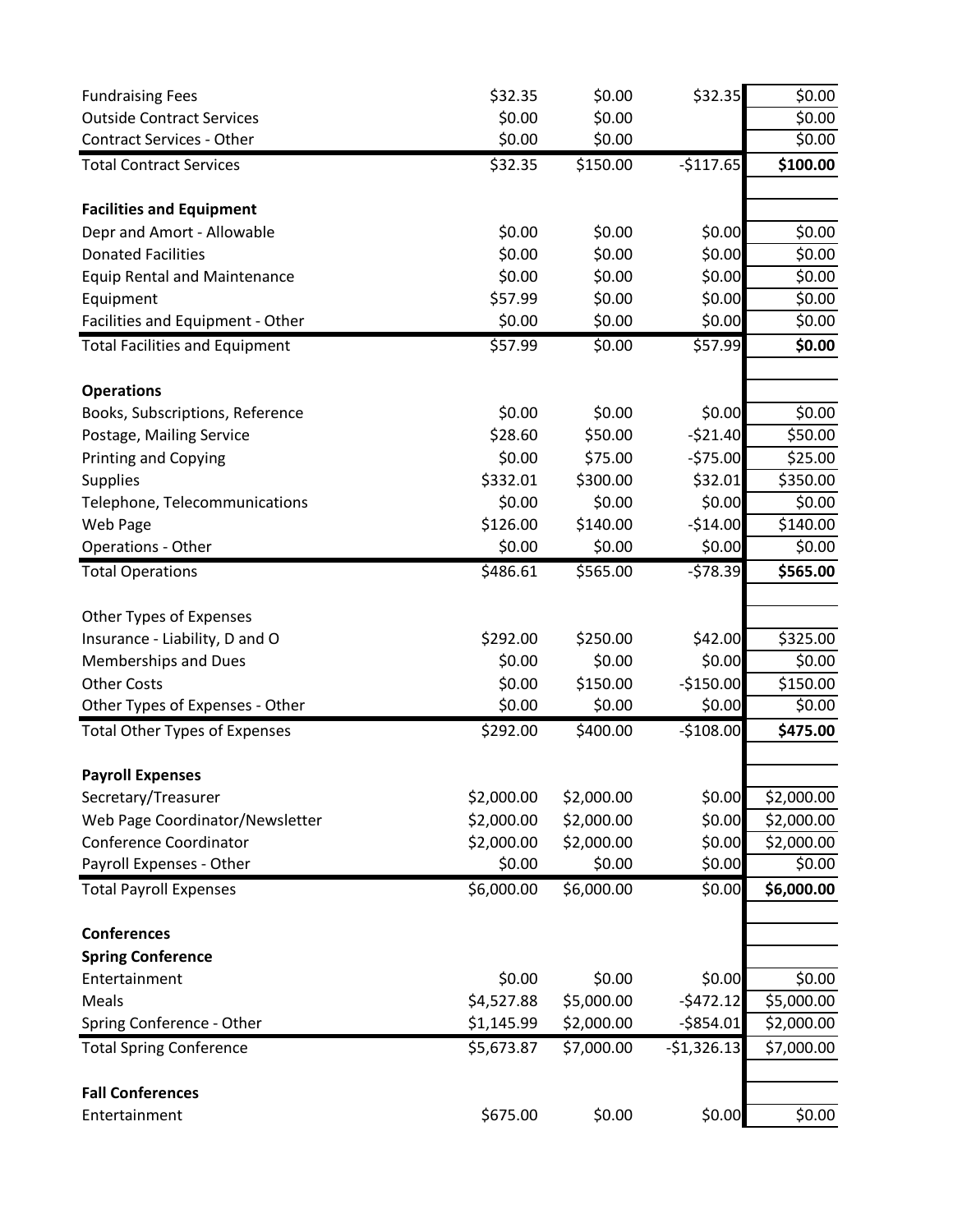| Meals                         | \$6,417.37  | \$7,000.00  | $-5582.63$   | \$7,000.00  |
|-------------------------------|-------------|-------------|--------------|-------------|
| Fall Conferences - Other      | \$464.10    | \$2,000.00  | $-$1,535.90$ | \$2,000.00  |
| <b>Total Fall Conferences</b> | \$7,556.47  | \$9,000.00  | $-52,118.53$ | \$9,000.00  |
|                               |             |             |              |             |
| Conferences - Other           | \$0.00      | \$0.00      | \$0.00       | \$0.00      |
| <b>Total Conferences</b>      | \$13,230.34 | \$16,000.00 | $-53,444.66$ | \$16,000.00 |
|                               |             |             |              |             |
| <b>Total Expense</b>          | \$23,847.28 | \$26,965.00 | $-53,642.72$ | \$29,540.00 |
| <b>Net Ordinary Income</b>    | \$23,847.28 | \$26,765.00 | $-53,592.72$ |             |

|             | $-52,508.63$ |
|-------------|--------------|
| Expenses    | \$29,540.00  |
| Income      | \$27,031.37  |
| 2014 Budget |              |

Last modified January 27, 2014

Large amount due to 45th anniversary